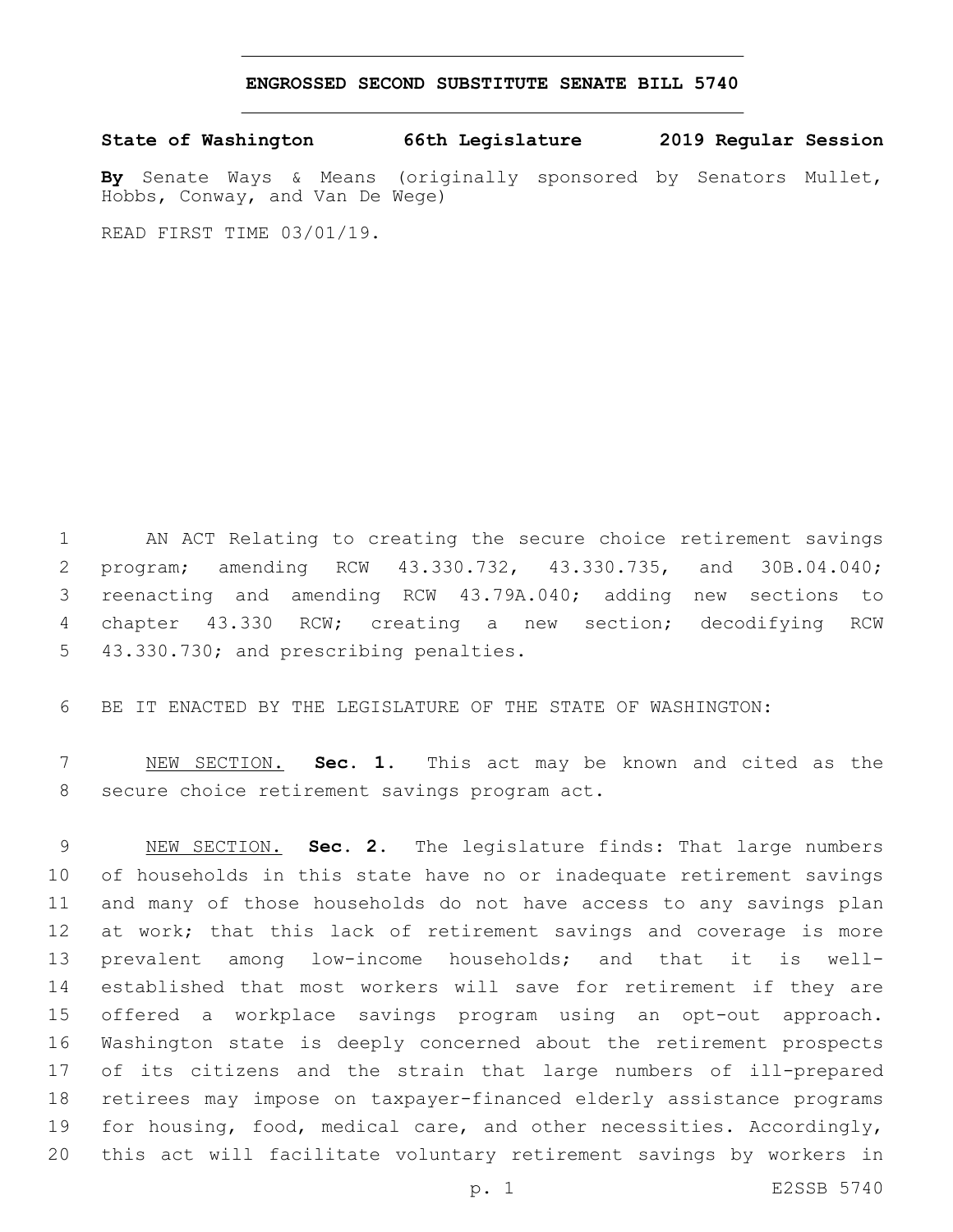this state by establishing an IRA savings program with automatic enrollment ("auto-IRA") and requiring employers in this state that do not offer a retirement plan to make the program available to their employees.4

 NEW SECTION. **Sec. 3.** The definitions in this section apply throughout sections 2 through 9 of this act unless the context clearly requires otherwise.

 (1) "Administrative fund" means the secure choice retirement savings administrative fund established under section 7 of this act.

 (2) "Compensation" means compensation within the meaning of section 219(f)(1) of the internal revenue code that is received by a covered employee from a covered employer or a professional employer organization, as such term is defined in RCW 50.04.298.

 (3) "Contribution rate" means the percentage of a covered employee's compensation that is withheld from his or her compensation and paid to the IRA established for the covered employee under the 17 program.

 (4) "Covered employee" means any individual who is eighteen years of age or older, who is employed by a covered employer, and who has compensation that is allocable to the state. For purposes of the investment, withdrawal, transfer, rollover, or other distribution of an IRA, the term covered employee also includes the beneficiary of a deceased covered employee and an "alternate payee" under state domestic relations law. For purposes of sections 2 through 9 of this act, a covered employee, as defined in this subsection, who is performing services for a client employer that has entered into a professional employer agreement with a professional employer organization, as such terms are defined in RCW 50.04.298, must be treated as employed by the client employer and not by the 30 professional employer organization.

(5) "Covered employer" means an employer that either:

(a) Satisfies both of the following requirements:

(i) Has been in business for at least five years; and

 (ii) Has not sponsored, maintained, or contributed to a 35 retirement plan under sections  $401(a)$ ,  $401(k)$ ,  $403(a)$ ,  $403(b)$ , 408(k), or 408(p) of the internal revenue code, including such a plan sponsored or maintained by a professional employer organization with 38 which the employer has a professional employer agreement, as such terms are defined in RCW 50.04.298, at any time during the preceding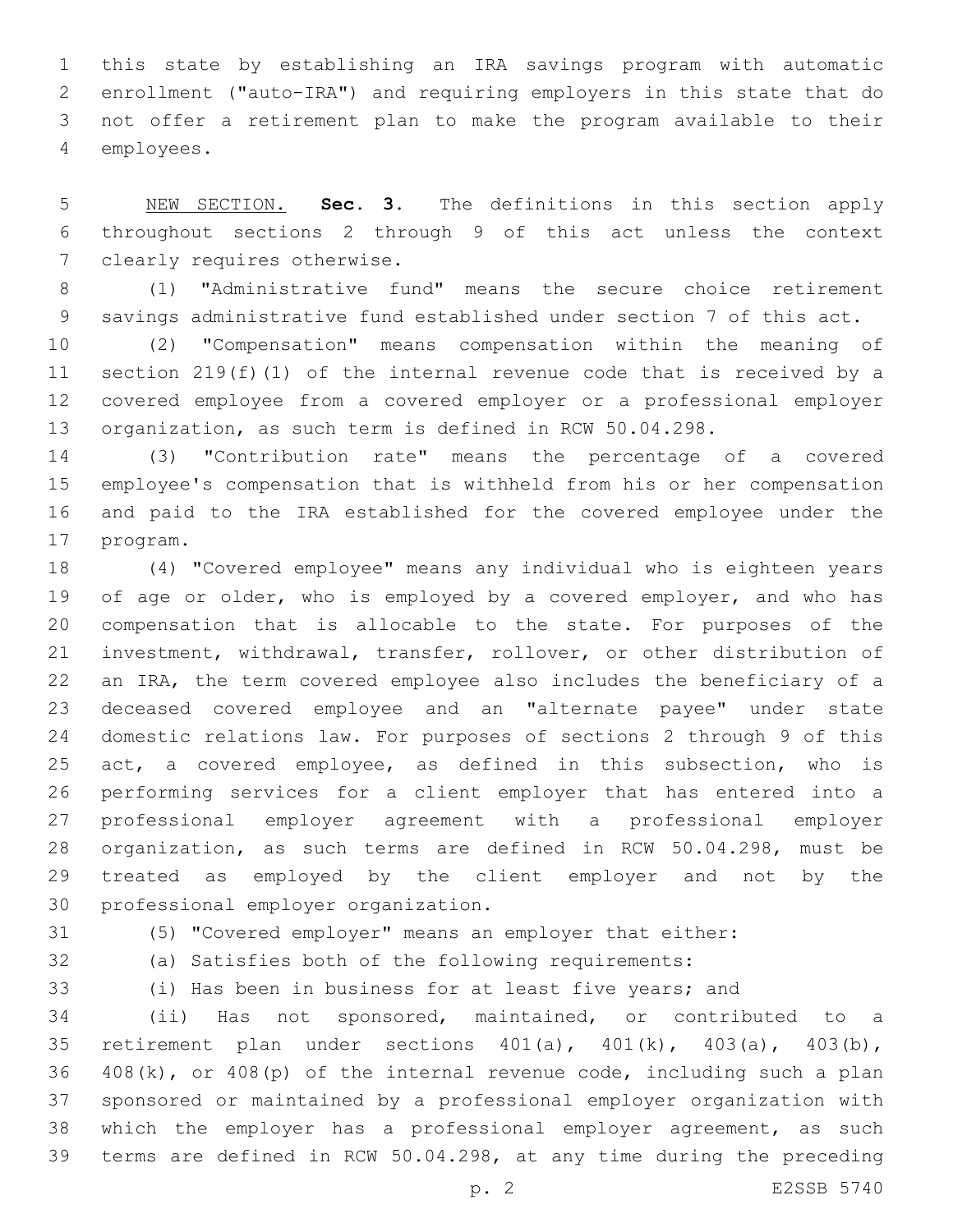two calendar years and does not currently sponsor, maintain, or 2 contribute to a retirement plan; or

 (b) Elects to be a covered employer if and as permitted in accordance with rules and procedures established by the director.

(6) "Director" means the director of the department of commerce.

 (7) "Employer" means a person or entity engaged in a business, profession, trade, or other enterprise in the state, whether for profit or not for profit, that employs more than five individuals in the state; provided that a federal or state entity, agency, or instrumentality, or any political subdivision thereof, is not an 11 employer.

 (8) "Internal revenue code" means the federal internal revenue 13 code of 1986, as amended.

(9) "Investment advisor" means:14

 (a) An investment advisor registered under the federal investment 16 advisers act of 1940; or

 (b) A bank or other institution exempt from registration under 18 the federal investment advisers act of 1940.

 (10) "Investment fund" means each investment portfolio established by the director within the trust for investment purposes.

 (11) "IRA" means either an individual retirement account or individual retirement annuity established under section 408 or 408A 23 of the internal revenue code.

 (12) "Program" means the secure choice retirement savings program established under sections 2 through 9 of this act.

 (13) "Trust" means the IRA retirement trust or annuity contract 27 established under section 8 of this act.

 (14) "Trustee" means the trustee of the trust, including an insurance company issuing an annuity contract, selected by the 30 director under section 8 of this act.

 NEW SECTION. **Sec. 4.** (1) The director has the following powers and duties:

 (a) To design, establish, and operate the program in accordance with the requirements set forth in sections 2 through 9 of this act.

 (b) To collect fees to defray the costs of administering the 36 program.

 (c) To enter into contracts necessary or desirable for the 38 establishment and administration of the program.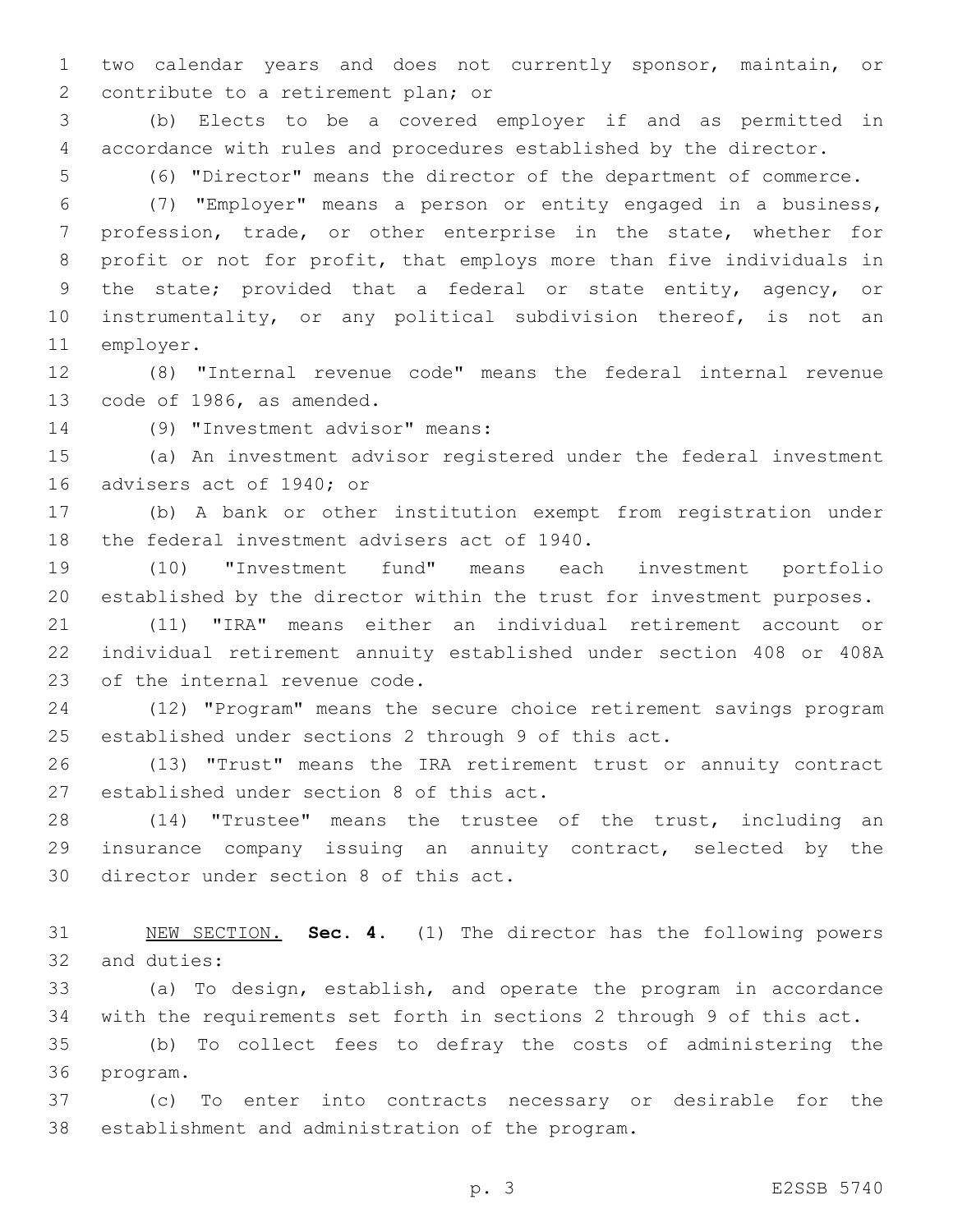(d) To hire, retain, and terminate other state or nonstate entities as the director deems necessary or desirable for all or part of the services necessary for the management of the program, including, but not limited to, consultants, investment advisors, trustees, custodians, insurance companies, recordkeepers, administrators, actuaries, counsel, auditors, and other professionals; provided that each service provider must be authorized 8 to do business in this state.

 (e) To determine the type or types of IRAs to be offered, the default contribution rate and automatic escalation rate.

 (f) To employ a program director and such other individuals as the director determines to be necessary or desirable to administer 13 the program and the administrative fund.

 (g) To develop and implement an outreach plan to gain input and disseminate information regarding the program and retirement and financial education in general, to employees, employers, and other 17 constituents in the state.

 (h) To determine the number of days by which an eligible employer must make the program available to a covered employee upon first becoming an eligible employer or covered employee.

 (i) To adopt rules and procedures for the establishment and operation of the program and to take such other actions necessary or desirable to establish and operate the program in accordance with 24 sections 2 through 9 of this act.

 (2) The director shall use the following principles in the design 26 and operation of the program:

 (a) Operate with low costs but sufficient to ensure that the 28 program is sustainable;

 (b) Structure the program so that covered employees are automatically enrolled and covered employer participation is 31 required;

 (c) Ensure that the program does not conflict with or be preempted by federal law, including the employee retirement income 34 security act of 1974;

 (d) Provide customer service processes to any and all pertinent persons and disseminate program information to covered employers and 37 covered employees;

 (e) Monitor the investment advisor's financial management 39 policies, processes, and performance.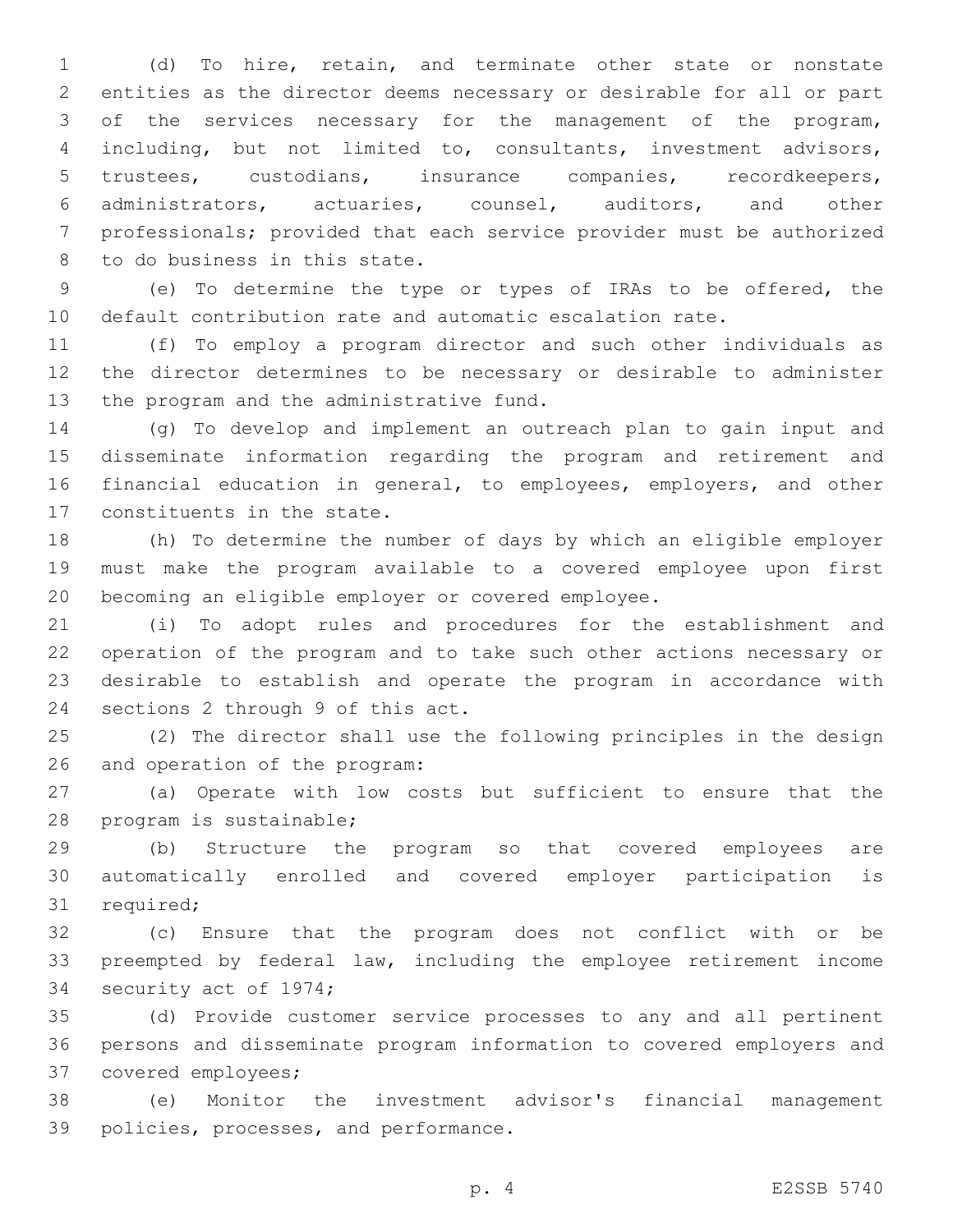(3) Other state agencies must provide appropriate and reasonable assistance to the director as needed, including gathering data and information, in order for the director to carry out the purpose of 4 sections 2 through 9 of this act.

 (4) The director shall not impose any obligations on the state, 6 nor may it pledge the credit of the state.

 (5) The director, in consultation with the state investment board and the department of financial institutions, has discretion to establish and maintain the program by: Contracting with another state to use that state's auto-IRA program, partnering with one or more states to create a joint auto-IRA program that includes the program, or forming a consortium with one or more other states in which certain aspects of each state's program are combined for administrative convenience and efficiency, provided that in any such case, the auto-IRA program used, the joint program, or the consortium otherwise satisfies the requirements of this chapter.

 NEW SECTION. **Sec. 5.** (1) The director, the trustee, and each investment adviser or other person which has control of the assets of the trust shall be a fiduciary with respect to the trust and IRAs established and maintained under the program.

 (2) Each covered employer is required to provide covered employees with such information as the director directs. No employer acting as such is a fiduciary with respect to the trust or an IRA or has fiduciary responsibilities under sections 2 through 9 of this act.

 (3) Each fiduciary shall discharge its duties with respect to the program solely in the interests of covered employees and with the care, skill, prudence, and diligence under the circumstances then prevailing that a prudent person acting in a like capacity and familiar with those matters would use in the conduct of an enterprise 31 of like character and aims.

 NEW SECTION. **Sec. 6.** The secure choice retirement savings program must be designed, established, and operated in accordance with the following:

 (1) Each covered employer is required to offer to each covered employee an opportunity to contribute to an IRA established under the program for the benefit of the covered employee through withholding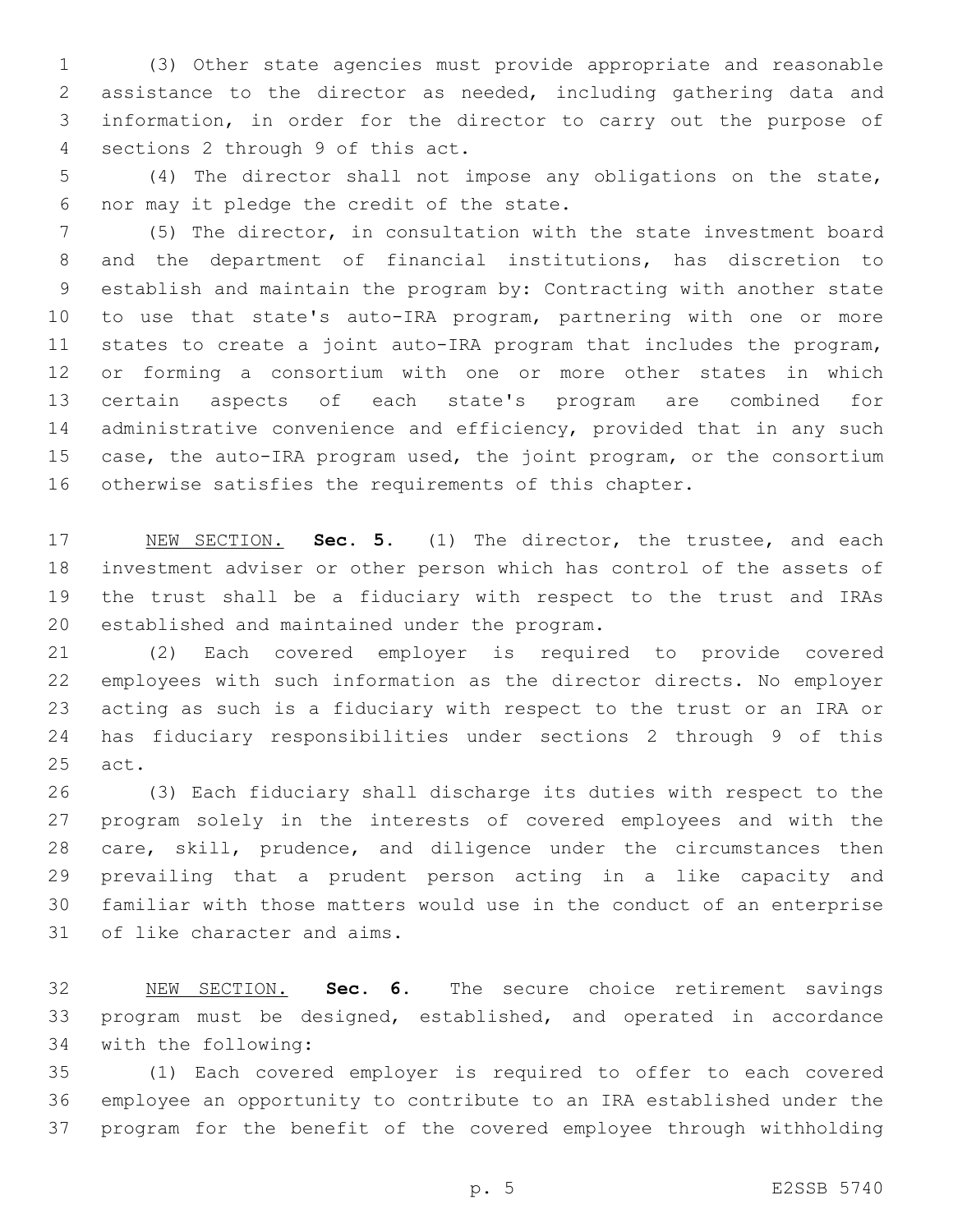from his or her compensation. No employer is permitted to contribute to the program or to endorse or otherwise promote the program.

 (2) Unless the covered employee chooses otherwise, he or she shall be automatically enrolled in the program and contributions shall be withheld from such covered employee's compensation at a rate set by the director unless the covered employee elects not to 7 contribute or to contribute at a different rate.

 (3) The contribution rate of each covered employee shall be increased at such rate and at such intervals as from time to time established by the director, unless the covered employee elects not 11 to have such automatic increases apply.

 (4) The IRAs are intended to qualify for favorable federal income tax treatment under section 408 or 408A of the internal revenue code.

 (5) The director may establish intervals after which a covered employee must reaffirm elections, including opt-out elections, with 16 regard to participation or escalation.

 (6) Each covered employer shall deposit covered employees' withheld contributions under the program with the trustee in such manner as is determined by the director, provided that the employer shall deliver the amounts withheld to the trustee in good order within ten business days after the date such amounts otherwise would 22 have been paid to the covered employee.

 (7) The director shall determine the rules and procedures for withdrawals, distributions, transfers, and rollovers of IRAs and for 25 the designation of IRA beneficiaries.

 (8) The director shall report annually to the governor and the legislature outlining the director's activities and the program's 28 operations.

 (9) The director shall cause to be furnished to each covered 30 employer:

31 (a) Information regarding the program;

 (b) Required disclosures to be furnished to covered employees. 33 Such disclosures must include:

 (i) A description of the benefits and risks associated with 35 making contributions under the program;

 (ii) Instructions about how to obtain additional information 37 about the program;

 (iii) A description of the tax consequences of an IRA, which may consist of or include the disclosure statement required to be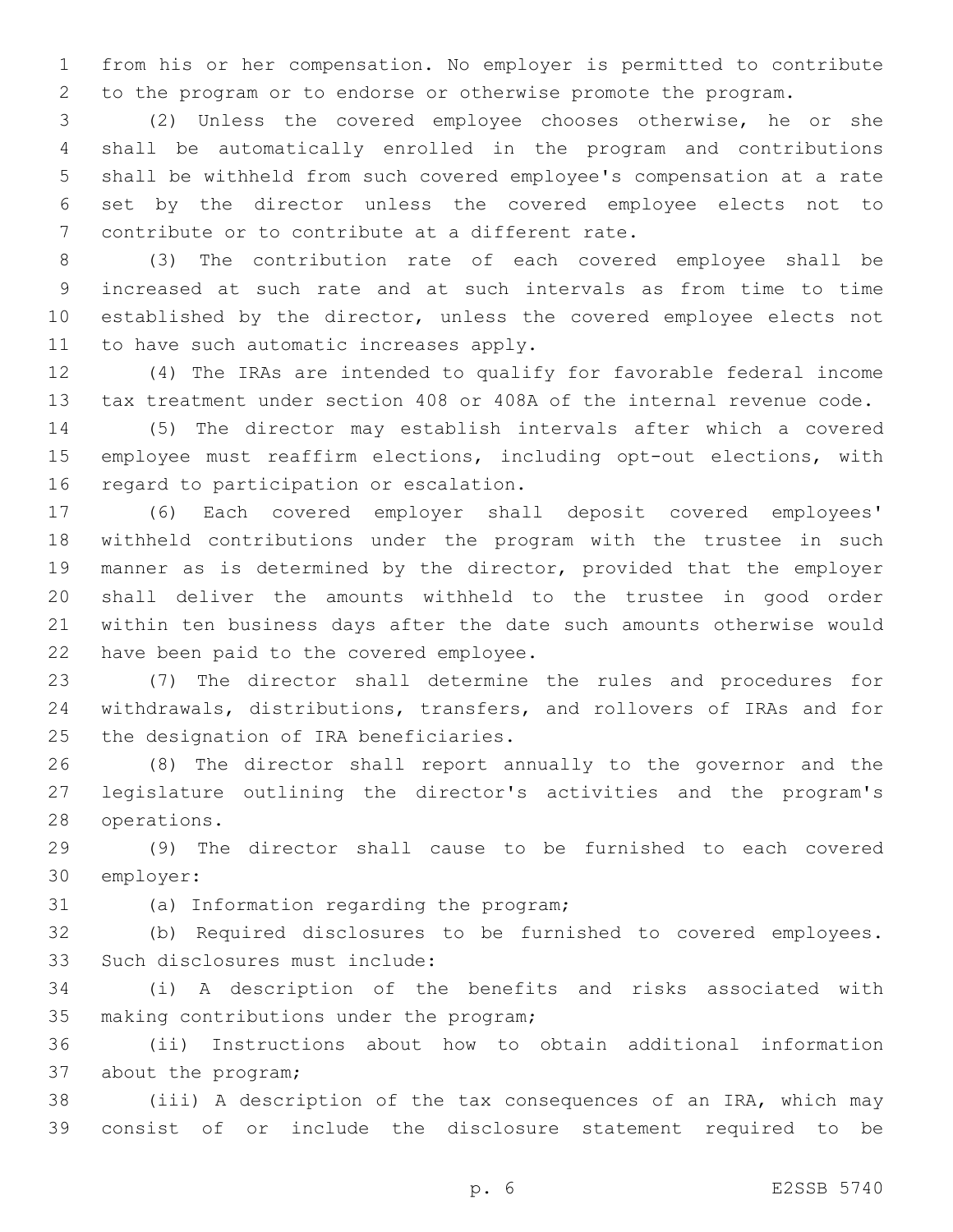distributed by the trustee under the internal revenue code and the 2 treasury regulations thereunder;

 (iv) A statement that covered employees seeking financial advice should contact their own financial advisors and that covered employers are not in a position to provide financial advice and that covered employers are not liable for decisions covered employees make 7 under sections 2 through 9 of this act;

 (v) A statement that the program is not an employer-sponsored 9 retirement plan;

 (vi) A statement that neither the program nor the covered employee's IRA established under the program is guaranteed by the 12 state;

 (vii) A statement that neither a covered employer nor the state will monitor or has an obligation to monitor the covered employee's eligibility under the internal revenue code to make contributions to an IRA or to monitor whether the covered employee's contributions to the IRA established for the covered employee under the program exceed the maximum permissible IRA contribution; that it is the covered employee's responsibility to monitor such matters; and that the state, the program, and the covered employer have no liability with respect to any failure of the covered employee to be eligible to make IRA contributions or any contribution in excess of the maximum IRA 23 contribution;

 (c) Information, forms, and instructions to be furnished to covered employees at such times as the director determines that provide the covered employee with the procedures for:

 (i) Making contributions to the covered employee's IRA established under the program, including a description of the automatic enrollment rate, the automatic escalation rate and frequency, and the right to elect to make no contribution or to 31 change the contribution rate under the program;

 (ii) Making an investment election with respect to the covered employee's IRA established under the program, including a description 34 of the default investment fund;

 (iii) Making transfers, rollovers, withdrawals, and other 36 distributions from the covered employee's IRA.

 (10) Each covered employer shall deliver or facilitate the delivery of the items set forth in subsection (9)(b) and (c) of this section to each covered employee at such time and in such manner as 40 determined by the director.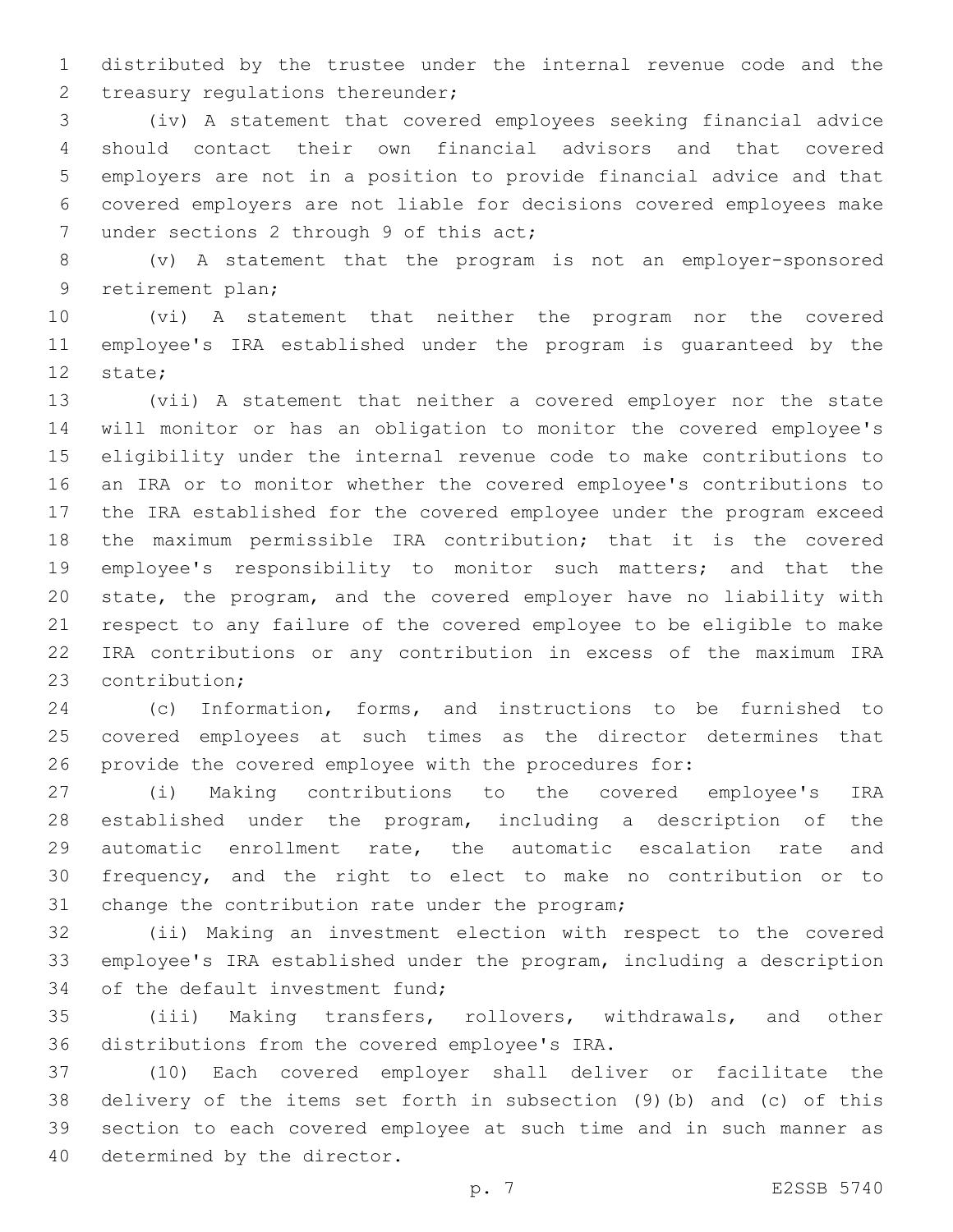(11) The program must be designed and operated in a manner that will cause it not to be an employee benefit plan within the meaning of section 3(3) of the employee retirement income security act of 1974.4

 (12) Nothing in sections 2 through 9 of this act prohibits a covered employer from contracting with a third party, such as a payroll service provider or a professional employer organization, to assist such employer with the tasks required of a covered employer 9 under sections 2 through 9 of this act.

 NEW SECTION. **Sec. 7.** (1) The secure choice retirement savings administrative fund is hereby established in the custody of the state treasurer as a nonappropriated account separate and apart from the trust. The director shall use moneys in the administrative fund to pay for administrative expenses it incurs in the performance of its duties under sections 2 through 9 of this act. The administrative fund may receive any grants or other moneys designated for the 17 administrative fund from the state, or any unit of federal or local government, or any other person. Any interest earnings that are attributable to moneys in the administrative fund must be deposited into the administrative fund. Only the director may authorize expenditures from the account. The account is subject to allotment procedures under chapter 43.88 RCW, but an appropriation is not required for expenditures.

 (2) The account is authorized to maintain a cash deficit in the account for a period of no more than six fiscal years after the implementation of the secure choice retirement savings program to defray its initial program administration costs. By January 1, 2020, the director shall establish a program administration spending plan and a fee schedule to discharge any projected cash deficit to the account. The legislature may make appropriations into the account for the purpose of reducing program administration costs.

 NEW SECTION. **Sec. 8.** There is hereby created as an instrumentality of the state a trust to be known as the secure choice retirement savings trust.

 (1) The director shall appoint an institution qualified to act as trustee of IRA trusts or insurance company issuing annuity contracts under section 408 of the internal revenue code and licensed to do 38 business in the state to act as trustee.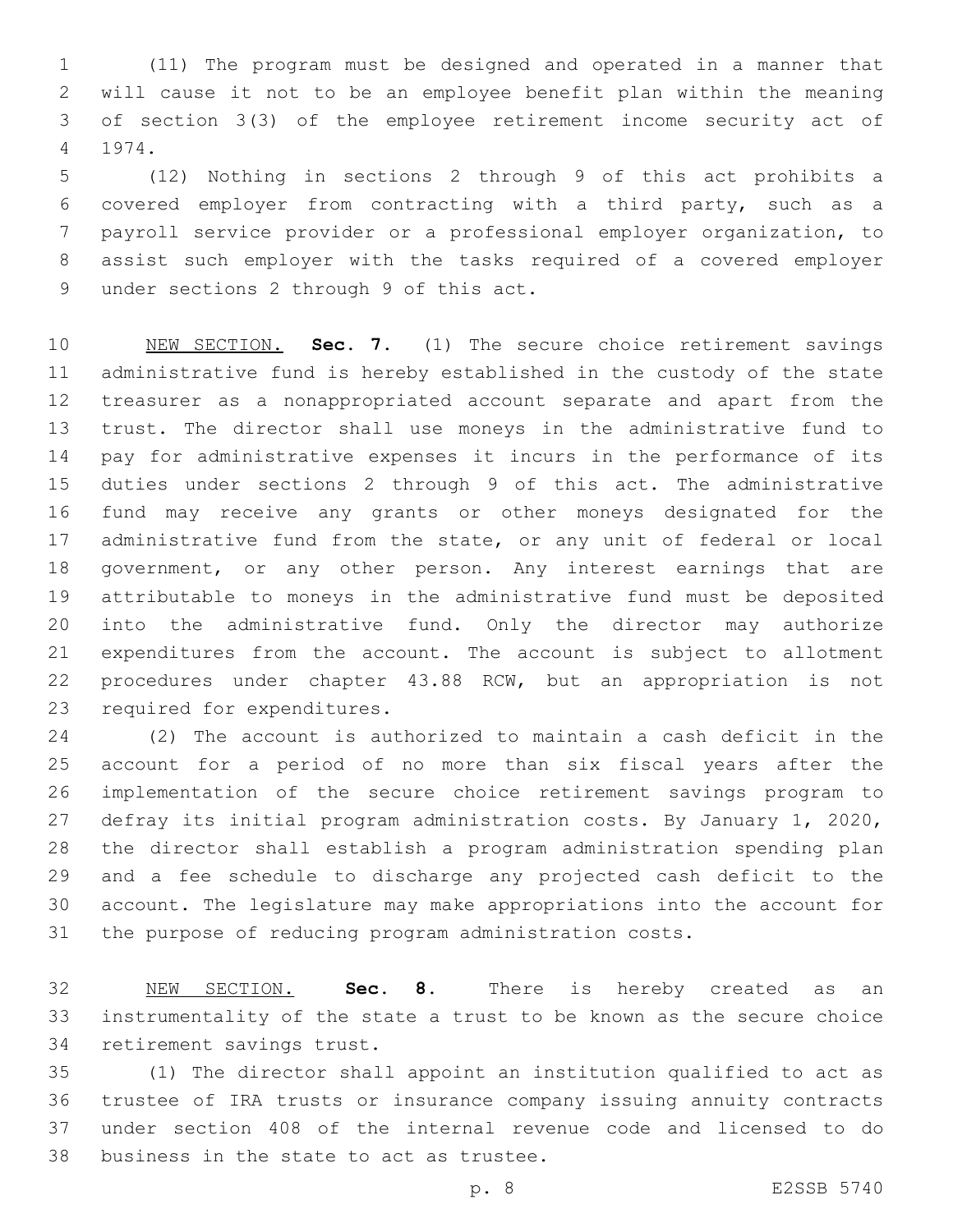(2) The assets of IRAs established for covered employees must be allocated to the trust and combined for investment purposes. Trust assets must be managed and administered for the exclusive purposes of providing benefits to covered employees and defraying reasonable expenses of administering and maintaining, and managing investments, of the IRAs and the trust, including the expenses of the director 7 under section 4 of this act.

 (3) The director shall establish within the trust one or more investment funds, each pursuing an investment strategy and policy established by the director. The underlying investments of each investment fund shall be diversified, to the extent the director determines to be appropriate, so as to minimize the risk of large 13 losses under the circumstances. The director may, at any time and from time to time, add, replace, or remove any investment fund.

 (4) The director may allow covered employees to allocate assets 16 of their IRAs among such investment funds and in such case, the director also may designate an investment fund as a default investment for the IRAs of covered employees who do not make an 19 investment choice.

 (5) Subject to subsection (6) of this section, the director, in consultation with such third-party professional investment advisers, managers, or consultants as it may retain, shall select the underlying investments of each investment fund. Such underlying investments may include, without limitation, shares of mutual funds and exchange-traded funds, publicly traded equity, and fixed-income securities, and other investments available for investment by the trust. No investment fund may invest in any bond, debt instrument, or 28 other security issued by this state.

 (6) The director may, in its discretion, retain an investment adviser to select and manage the investments of an investment fund on a discretionary basis, subject to the director's ongoing review and 32 oversight.

 (7) The trustee is subject to directions of the director under subsection (5) of this section or an investment adviser under subsection (6) of this section and otherwise has no responsibility for the selection, retention, or disposition of trust investments or assets.37

 (8) The assets of the trust must at all times be preserved, invested, and expended solely for the purposes of the trust and no property rights therein shall exist in favor of the state or any

p. 9 E2SSB 5740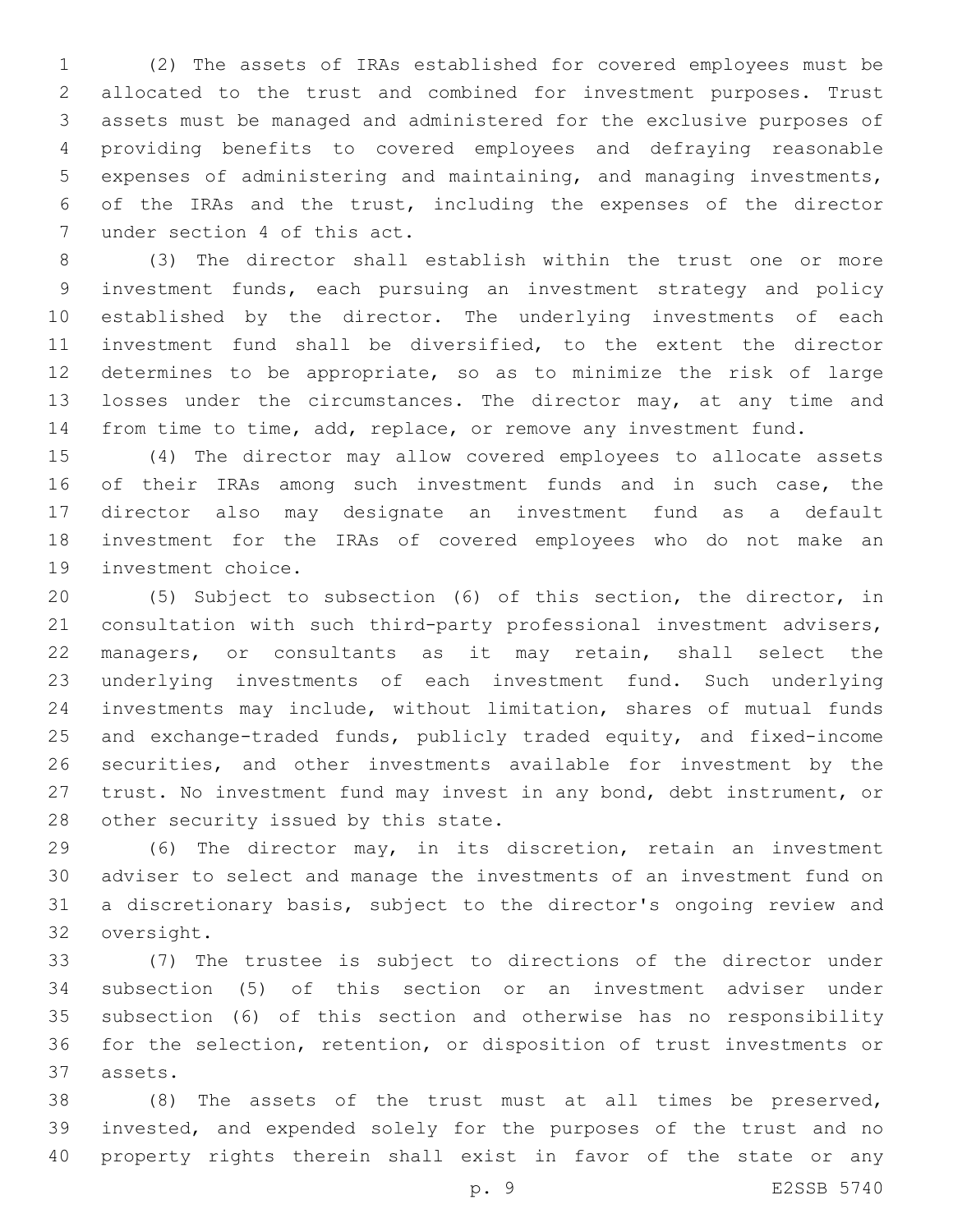covered employer. Trust assets may not be transferred or used by the state for any purposes other than the purposes of the trust or funding the expenses of operating the program, including the expenses of the director. Amounts deposited with the trustee are not property of the state and may not be commingled with state funds and the state has no claim to or against, or interest in, the trust assets.

 (9) The assets of the trust shall at all times be held separate and apart from the assets of the state. None of the state, the program, the director, nor any employer may guaranty any investment, rate of return, or interest on amounts held in the trust, an investment fund, or any IRA. None of the state, the program, the director, or any employer is liable for any losses incurred by trust investments or otherwise by any covered employee or other person as a result of participating in the program except for any liability that arises out of a breach of fiduciary duty under section 5 of this act. No covered employer is liable for any losses incurred by trust investments or otherwise by any covered employee or other person as a 18 result of participating in the program.

 (10) Any security issued, managed, or invested by the director within the secure choice retirement savings trust on behalf of an individual participating in the program is exempt from RCW 21.20.140.

 (11) The trust is authorized to engage in trust business under Title 30B RCW and is exempt from the requirement to obtain a certificate of authority from the department of financial 25 institutions under Title 30B RCW.

 (12) If the director determines to exercise his or her discretion under section 4(5) of this act to establish the program by using another state's auto-IRA program, establishing a joint program, or a consortium with one or more other states, then the trust may be established by adopting the trust established under such other state's program or as a master trust or similar arrangement with such other states, provided that such trust, master trust, or similar arrangement otherwise satisfies the requirements of this section.

 NEW SECTION. **Sec. 9.** The director may establish a pilot program for covered employers to auto enroll employees into an IRA by January 1, 2020. The director may also provide for a staggered rollout of the program so that covered employers are initially required to offer the program to covered employees in stages based on employee headcount or such other criteria as may be established by the director.

p. 10 E2SSB 5740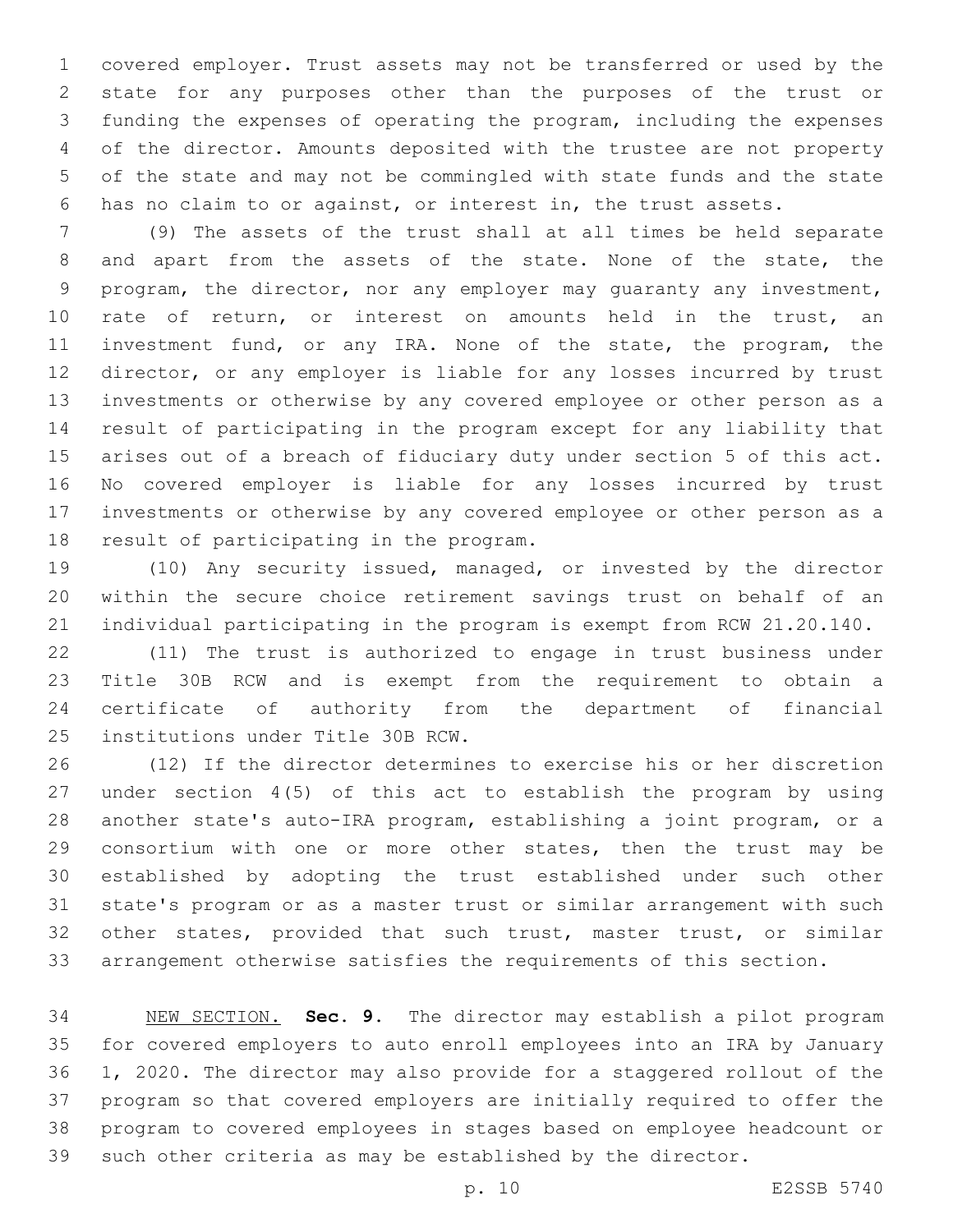1 NEW SECTION. **Sec. 10.** RCW 43.330.730 (Finding—2015 c 296) is 2 decodified.

3 **Sec. 11.** RCW 43.330.732 and 2015 c 296 s 2 are each amended to 4 read as follows:

5 The definitions in this section apply throughout this subchapter 6 unless the context clearly requires otherwise.

7 (1) "Approved plans" means retirement plans offered by private 8 sector financial services firms that meet the requirements of this 9 chapter to participate in the marketplace.

 (2) "Balanced fund" means a mutual fund that has an investment mandate to balance its portfolio holdings. The fund generally includes a mix of stocks and bonds in varying proportions according 13 to the fund's investment outlook.

14 (3) "Eligible employer" means a self-employed individual, sole 15 proprietor, or an employer with ((fewer than)) at least one 16 ((hundred)) qualified employee( $(\theta)$ ) at the time of enrollment.

17 (4) "Enrollee" means any employee who is voluntarily enrolled in 18 an approved plan offered by an eligible employer through the 19 Washington small business retirement marketplace.

20 (5) (("myRA" means the myRA retirement program administered by 21 the United States department of the treasury that is available to all 22 employers and employees with no fees or no minimum contribution 23 requirements. A myRA is a Roth IRA option and investments in these 24 accounts are backed by the United States department of the treasury.

 $(25 \leftarrow 46)$ ) "Participating employer" means any eligible employer with 26 employees enrolled in an approved plan offered through the Washington 27 small business retirement marketplace who chooses to participate in 28 the marketplace and offers approved plans to employees for voluntary 29 enrollment.

 $((+7+))$  (6) "Private sector financial services firms" or "financial services firms" mean persons or entities licensed or holding a certificate of authority and in good standing by either the department of financial institutions or the office of the insurance commissioner and meeting all federal laws and regulations to offer 35 retirement plans.

36 (((8)) (7) "Qualified employee" means those workers who are 37 defined by the federal internal revenue service to be eligible to 38 participate in a specific qualified plan.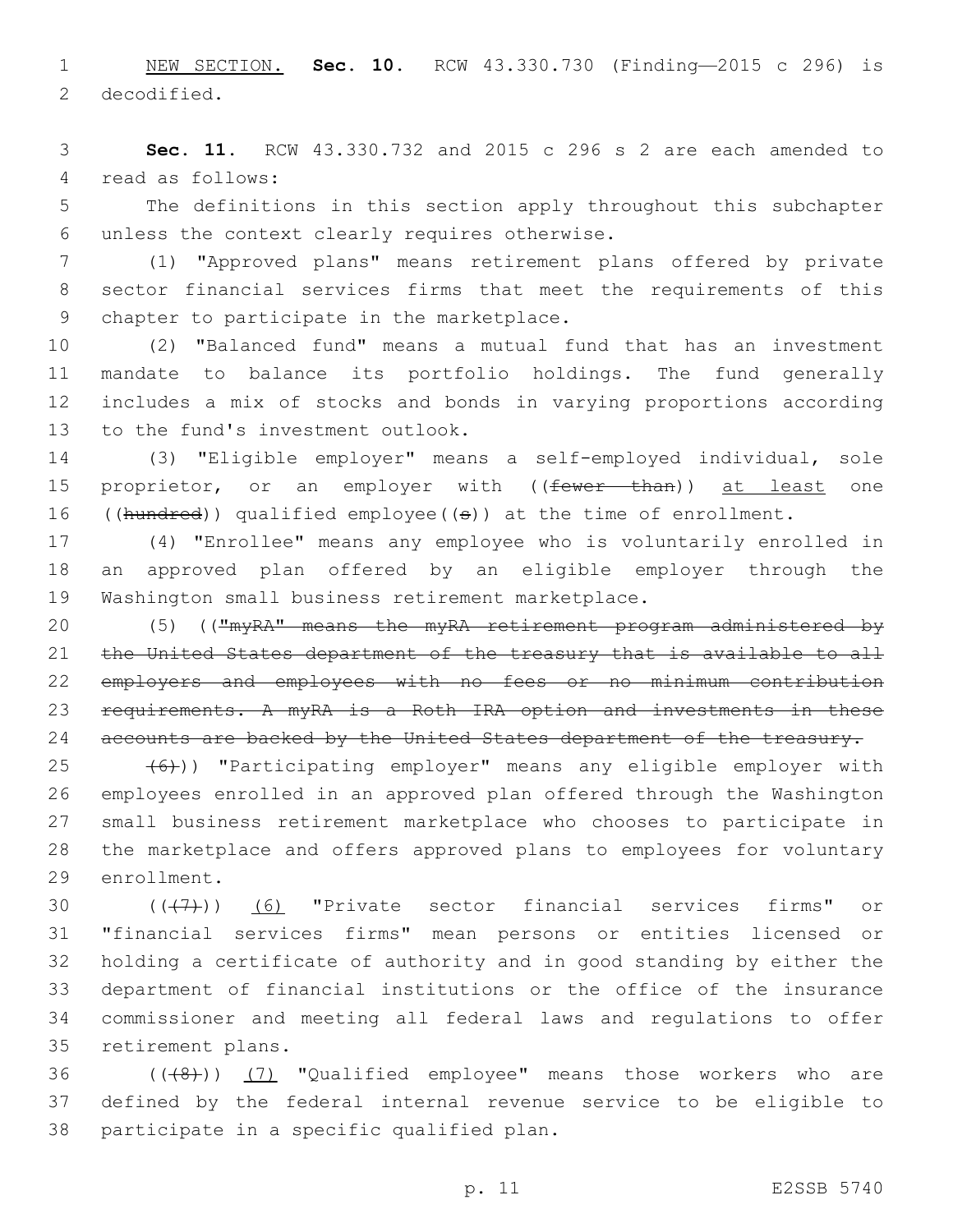1 (((4))) (8) "Target date or other similar fund" means a hybrid mutual fund that automatically resets the asset mix of stocks, bonds, and cash equivalents in its portfolio according to a selected time frame that is appropriate for a particular investor. A target date is 5 structured to address a projected retirement date.

6 (((10)) (9) "Washington small business retirement marketplace" or "marketplace" means the retirement savings program created to connect eligible employers and their employees with approved plans to 9 increase retirement savings.

 **Sec. 12.** RCW 43.330.735 and 2017 c 69 s 1 are each amended to 11 read as follows:

 (1) The Washington small business retirement marketplace is 13 created.

 (2) Prior to connecting any eligible employer with an approved plan in the marketplace, the director shall design a plan for the 16 operation of the marketplace.

 (3) The director shall consult with the Washington state department of retirement systems, the Washington state investment board, and the department of financial institutions in designing and 20 managing the marketplace.

 (4) The director shall approve for participation in the marketplace all private sector financial services firms that meet the 23 requirements of RCW 43.330.732(((+7))) (6).

 (5) A range of investment options must be provided to meet the needs of investors with various levels of risk tolerance and various ages. The director must approve a diverse array of private retirement 27 plan options that are available to employers on a voluntary basis, including but not limited to life insurance plans that are designed for retirement purposes, and plans for eligible employer participation such as: (a) A SIMPLE IRA-type plan that provides for employer contributions to participating enrollee accounts; and (b) a payroll deduction individual retirement account type plan or workplace-based individual retirement accounts open to all workers in which the employer does not contribute to the employees' account.

 (6)(a) Prior to approving a plan to be offered on the marketplace, the department must receive verification from the department of financial institutions or the office of the insurance commissioner:38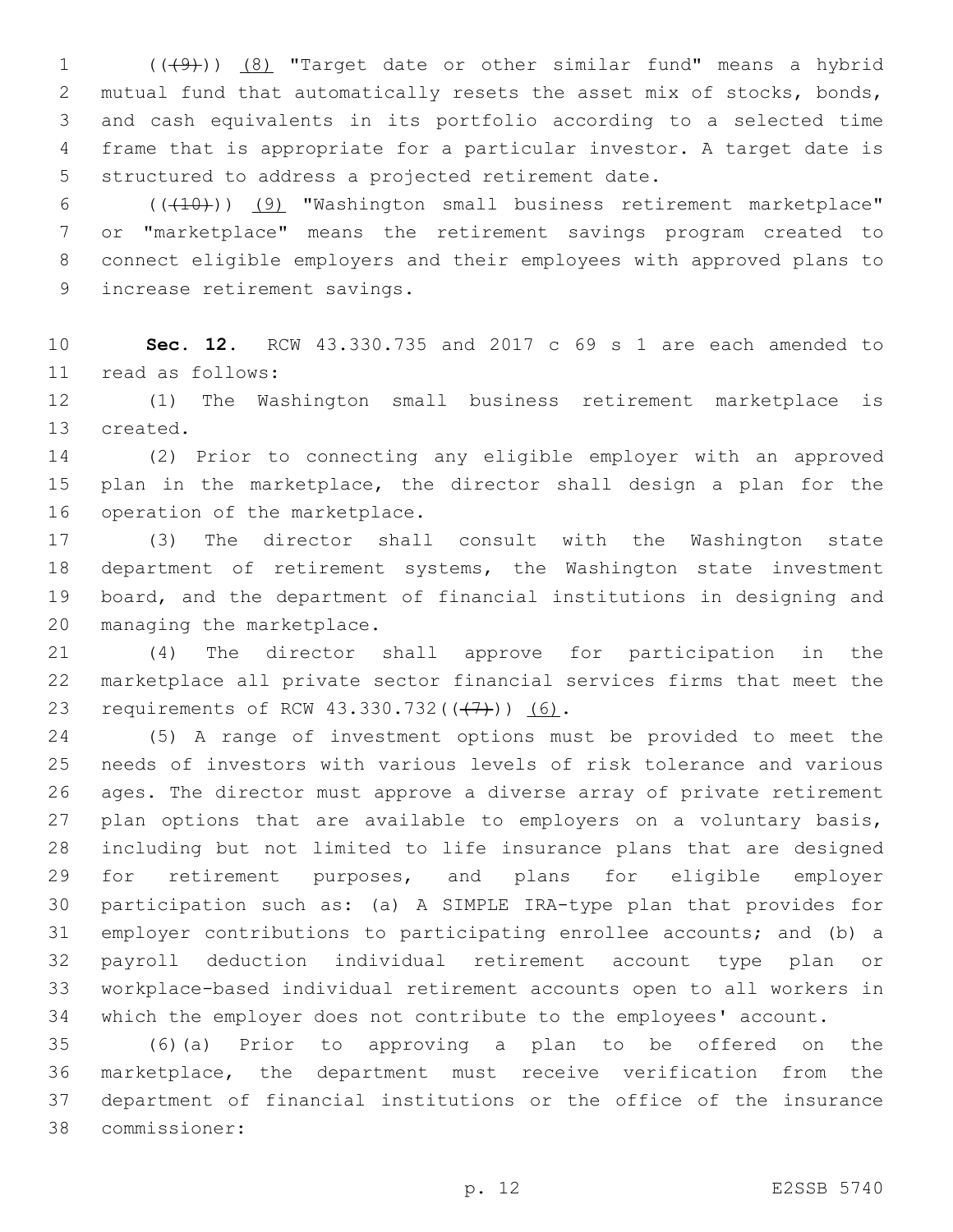(i) That the private sector financial services firm offering the 2 plan meets the requirements of RCW  $43.330.732((+7))$   $(6)$ ; and

 (ii) That the plan meets the requirements of this section excluding subsection (9) of this section which is subject to federal 5 laws and regulations.

 (b) If the plan includes either life insurance or annuity products, or both, the office of the insurance commissioner may request that the department of financial institutions conduct the plan review as provided in (a)(ii) of this subsection prior to 10 submitting its verification to the department.

 (c) The director may remove approved plans that no longer meet 12 the requirements of this chapter.

 (7) The financial services firms participating in the marketplace must offer a minimum of two product options: (a) A target date or other similar fund, with asset allocations and maturities designed to coincide with the expected date of retirement and (b) a balanced 17 fund. ((The marketplace must offer myRA.))

 (8) In order for the marketplace to operate, there must be at least two approved plans on the marketplace; however, nothing in this subsection shall be construed to limit the number of private sector financial services firms with approved plans from participating in 22 the marketplace.

 (9) Approved plans must meet federal law or regulation for internal revenue service approved retirement plans.

 (10) The approved plans must include the option for enrollees to roll pretax contributions into a different individual retirement account or another eligible retirement plan after ceasing participation in a plan approved by the Washington small business 29 retirement marketplace.

 (11) Financial services firms selected by the department to offer approved plans on the marketplace may not charge the participating employer an administrative fee and may not charge enrollees more than one hundred basis points in total annual fees and must provide information about their product's historical investment performance. Financial services firms may charge enrollees a de minimis fee for new and/or low balance accounts in amounts negotiated and agreed upon by the department and financial services firms. The director shall limit plans to those with total fees the director considers reasonable based on all the facts and circumstances.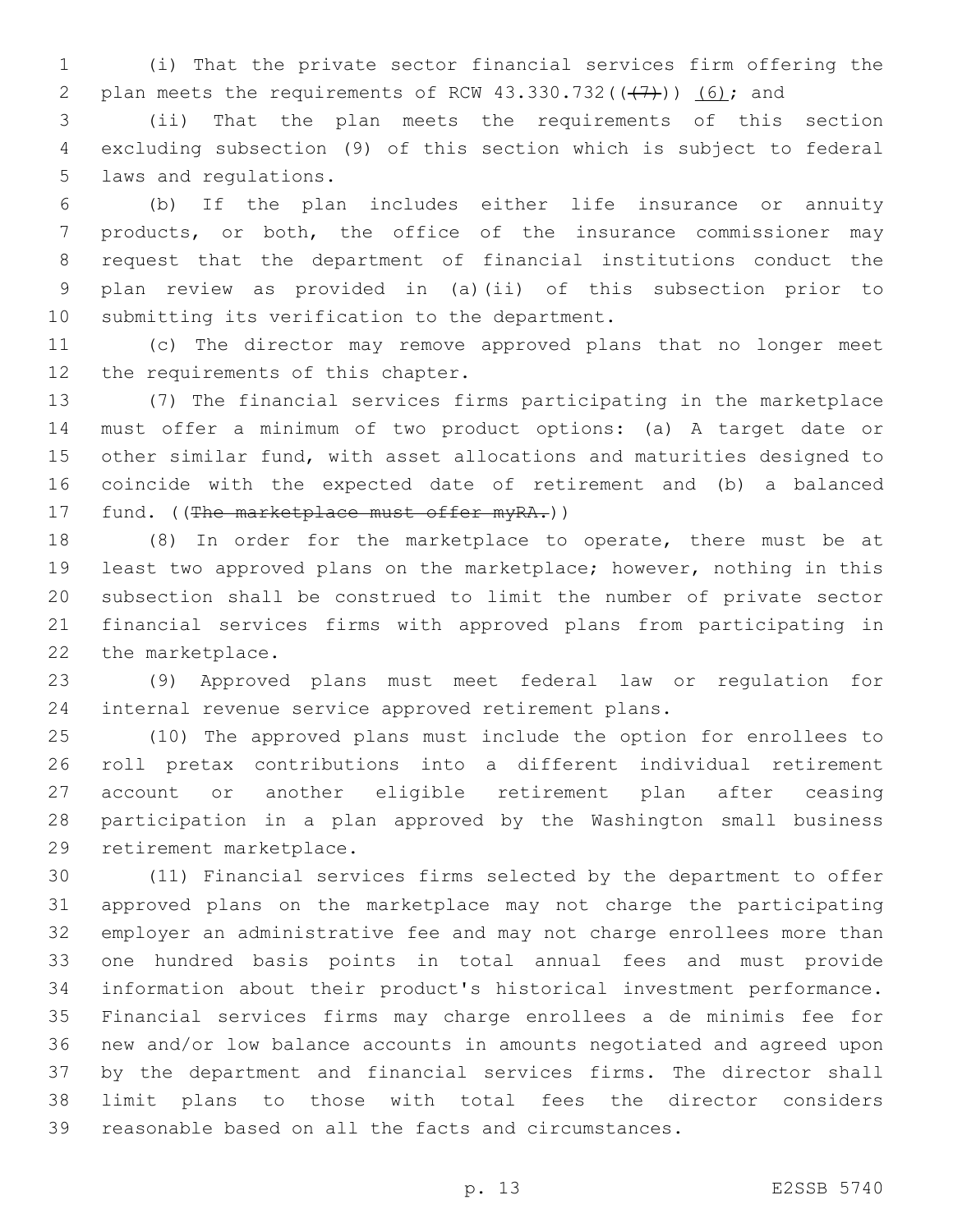(12) Participation in the Washington small business retirement marketplace is voluntary for both eligible employers and qualified 3 employees.

 (13) Enrollment in any approved plan offered in the marketplace 5 is not an entitlement.

 **Sec. 13.** RCW 43.79A.040 and 2018 c 260 s 28, 2018 c 258 s 4, and 2018 c 127 s 6 are each reenacted and amended to read as follows:

 (1) Money in the treasurer's trust fund may be deposited, invested, and reinvested by the state treasurer in accordance with RCW 43.84.080 in the same manner and to the same extent as if the money were in the state treasury, and may be commingled with moneys in the state treasury for cash management and cash balance purposes.

 (2) All income received from investment of the treasurer's trust fund must be set aside in an account in the treasury trust fund to be 15 known as the investment income account.

 (3) The investment income account may be utilized for the payment of purchased banking services on behalf of treasurer's trust funds 18 including, but not limited to, depository, safekeeping, and disbursement functions for the state treasurer or affected state agencies. The investment income account is subject in all respects to chapter 43.88 RCW, but no appropriation is required for payments to financial institutions. Payments must occur prior to distribution of earnings set forth in subsection (4) of this section.

 (4)(a) Monthly, the state treasurer must distribute the earnings credited to the investment income account to the state general fund 26 except under  $(b)$ ,  $(c)$ , and  $(d)$  of this subsection.

 (b) The following accounts and funds must receive their proportionate share of earnings based upon each account's or fund's average daily balance for the period: The 24/7 sobriety account, the Washington promise scholarship account, the Gina Grant Bull memorial legislative page scholarship account, the Washington advanced college tuition payment program account, the Washington college savings program account, the accessible communities account, the Washington achieving a better life experience program account, the community and technical college innovation account, the agricultural local fund, the American Indian scholarship endowment fund, the foster care scholarship endowment fund, the foster care endowed scholarship trust fund, the contract harvesting revolving account, the Washington state combined fund drive account, the commemorative works account, the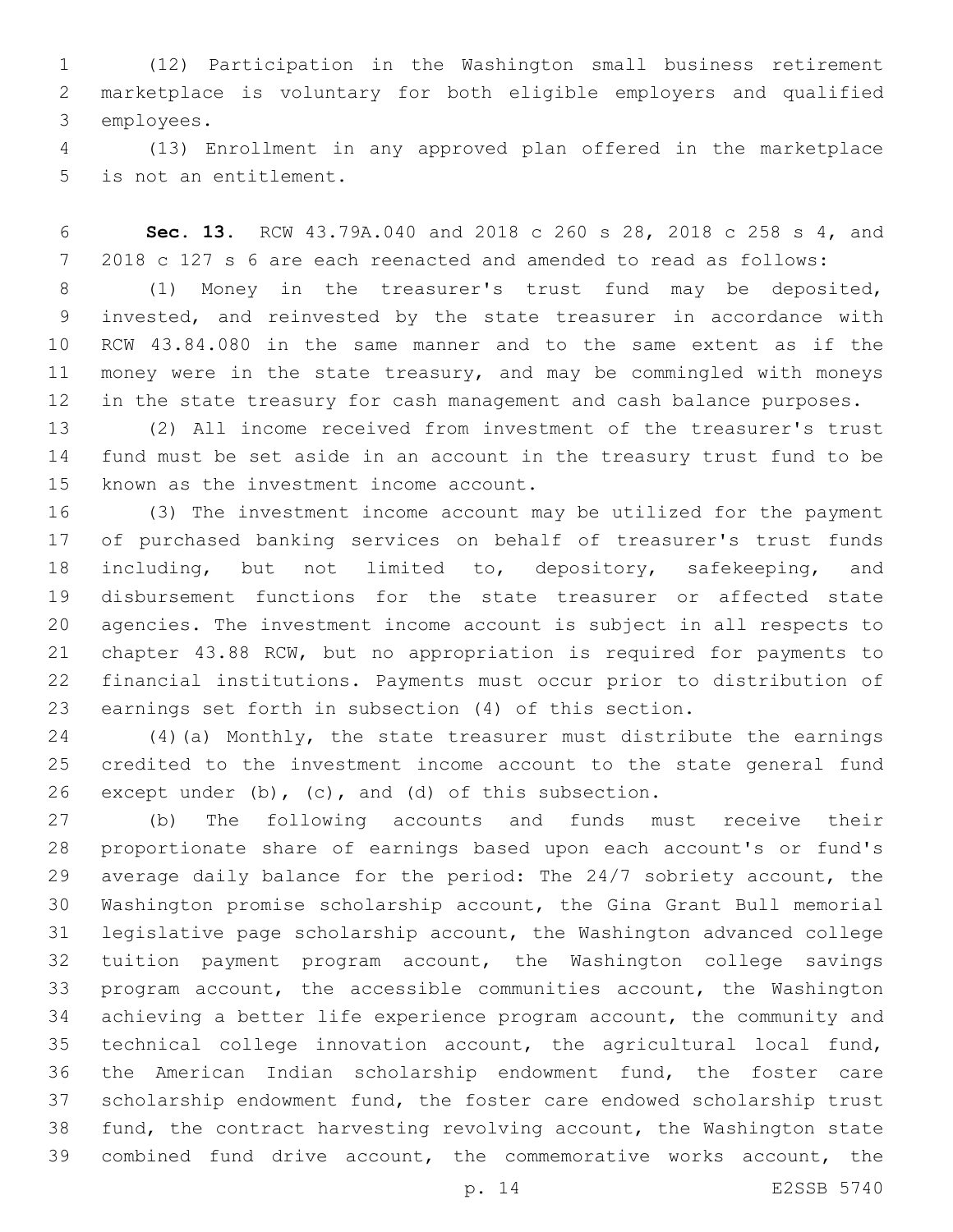county enhanced 911 excise tax account, the toll collection account, the developmental disabilities endowment trust fund, the energy account, the fair fund, the family and medical leave insurance account, the fish and wildlife federal lands revolving account, the natural resources federal lands revolving account, the food animal veterinarian conditional scholarship account, the forest health revolving account, the fruit and vegetable inspection account, the future teachers conditional scholarship account, the game farm alternative account, the GET ready for math and science scholarship account, the Washington global health technologies and product development account, the grain inspection revolving fund, the Washington history day account, the industrial insurance rainy day fund, the juvenile accountability incentive account, the law enforcement officers' and firefighters' plan 2 expense fund, the local tourism promotion account, the low-income home rehabilitation revolving loan program account, the multiagency permitting team account, the northeast Washington wolf-livestock management account, the pilotage account, the produce railcar pool account, the regional transportation investment district account, the rural rehabilitation account, the Washington sexual assault kit account, the stadium and exhibition center account, the youth athletic facility account, the self-insurance revolving fund, the children's trust fund, the Washington horse racing commission Washington bred owners' bonus fund and breeder awards account, the Washington horse racing commission class C purse fund account, the individual development account program account, the Washington horse racing commission operating 27 account, the life sciences discovery fund, the Washington state heritage center account, the reduced cigarette ignition propensity account, the center for childhood deafness and hearing loss account, the school for the blind account, the Millersylvania park trust fund, the public employees' and retirees' insurance reserve fund, the 32 school employees' benefits board insurance reserve fund, ((<del>[the]</del>)) 33 the public employees' and retirees' insurance account, (( $\text{the}$ )) the 34 school employees' insurance account, the secure choice retirement 35 savings administrative fund, and the radiation perpetual maintenance 36 fund.

 (c) The following accounts and funds must receive eighty percent of their proportionate share of earnings based upon each account's or fund's average daily balance for the period: The advanced right-of-way revolving fund, the advanced environmental mitigation revolving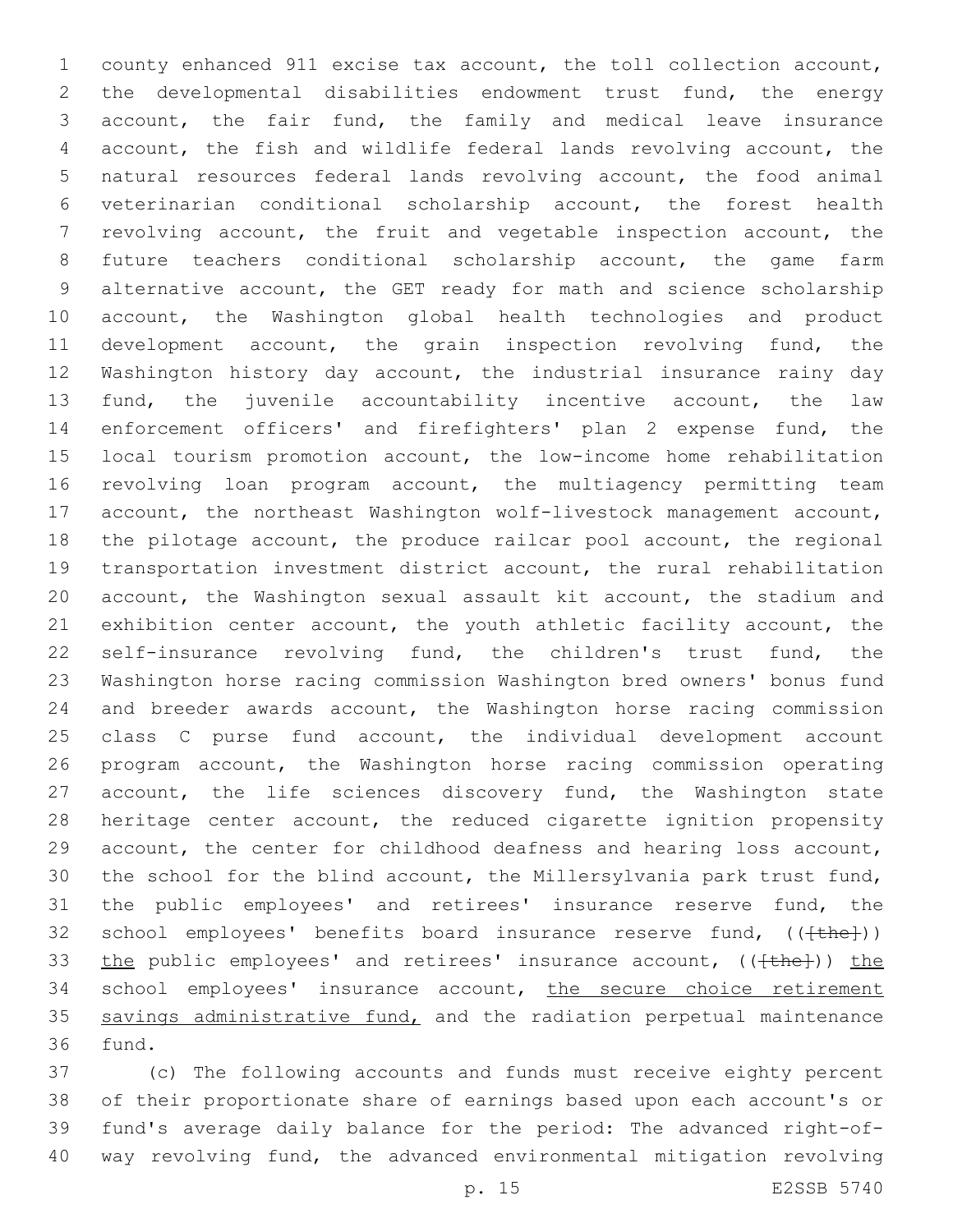account, the federal narcotics asset forfeitures account, the high occupancy vehicle account, the local rail service assistance account, and the miscellaneous transportation programs account.

 (d) Any state agency that has independent authority over accounts or funds not statutorily required to be held in the custody of the state treasurer that deposits funds into a fund or account in the custody of the state treasurer pursuant to an agreement with the office of the state treasurer shall receive its proportionate share of earnings based upon each account's or fund's average daily balance 10 for the period.

 (5) In conformance with Article II, section 37 of the state Constitution, no trust accounts or funds shall be allocated earnings without the specific affirmative directive of this section.

 **Sec. 14.** RCW 30B.04.040 and 2014 c 37 s 306 are each amended to 15 read as follows:

 Notwithstanding any other provision of this title, a person is exempt from the requirement of a certificate of authority or approval under this title, or from regulation by the director pursuant to this 19 title, if the person is:

 (1) An individual, sole proprietor, or general partnership or 21 joint venture composed of individuals;

 (2) Engaging in business in this state (a) as a national banking association or (b) as a federal mutual savings bank, federal stock savings bank, or federal savings and loan association under authority 25 of the office of the comptroller of the currency;

 (3) Acting in a manner otherwise authorized by law and within the scope of authority as an agent of a trust institution with respect to an activity which is not an unauthorized trust activity;

 (4) Acting as a fiduciary solely by reason of being appointed by a court to perform the duties of a trustee, guardian, conservator, or 31 receiver:

 (5) While holding oneself out to the public as an attorney-at- law, law firm, or limited license legal technician, performing a service customarily performed as an attorney-at-law, law firm, or limited license legal technician in a manner approved and authorized 36 by the supreme court of the state of Washington;

 (6) Acting as an escrow agent pursuant to the escrow agent registration act, chapter 18.44 RCW, or in one's capacity as an 39 authorized title agent under Title 48 RCW;